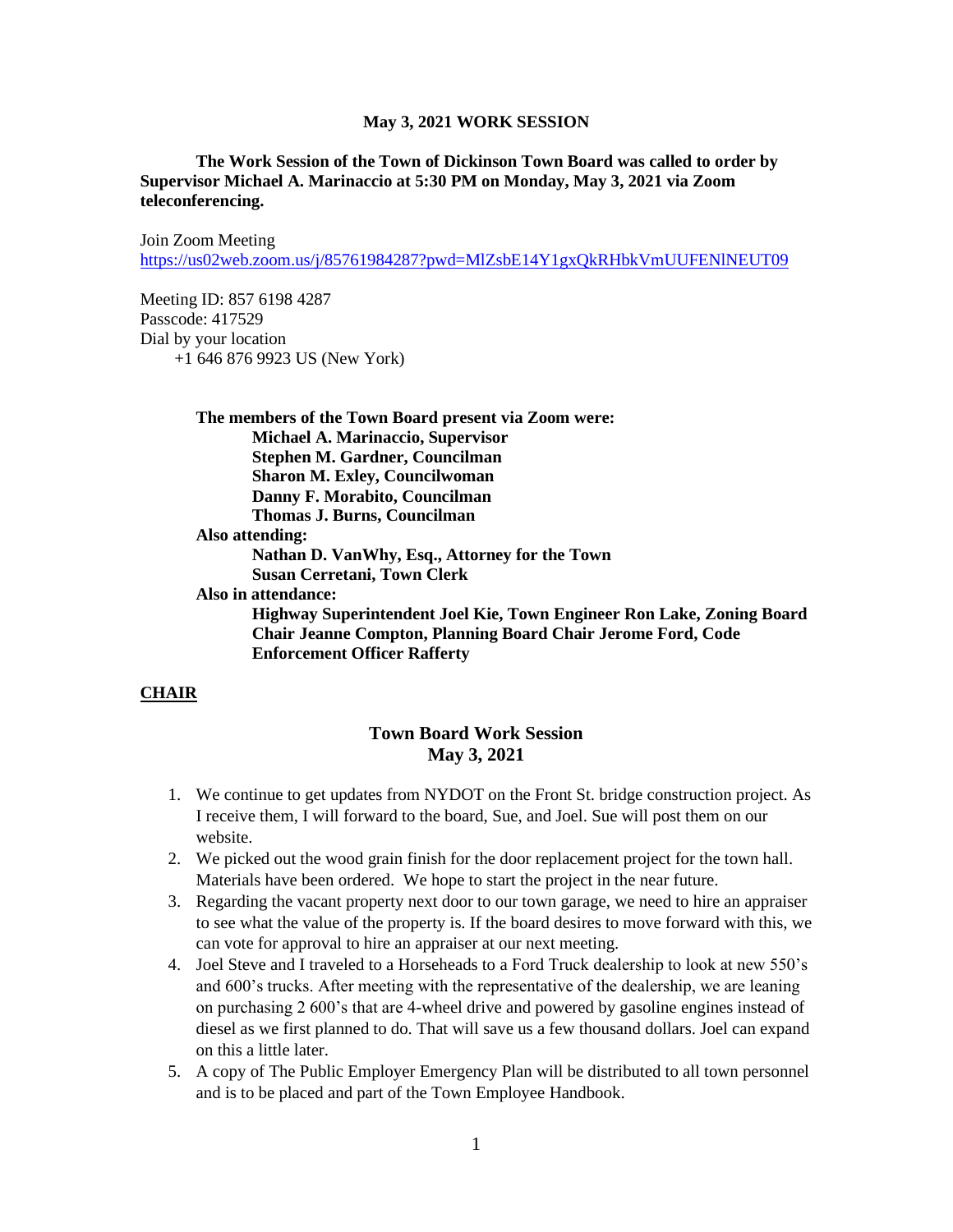#### **SUPERVISOR'S WORK SESSION REPORT CONTINUED:**

- 6. I had a discussion with Darrel from Blue Storm in regards to installing a Hybrid Meeting system in our board room. This system which Kirkwood and Conklin are in the process of installing, will allow us to have meetings in person and have the ability to stream our meetings to the public or anyone who is interested in attending our meetings virtually. The system works through **ZOOM,** but we will not need to have separate devices to that will allow us to have visual and audio contact with the public. Speakers, microphones will be installed, and a computer will be used by whoever is controlling the meeting. Same as what I do now. A large screen television would be installed on one of our walls. The estimated cost for everything except the television is \$1500. I plan to have further discussion with Blue Storm and setup a time and date to have them come here to explain in detail about the system. I would like the judges to also attend though at the present time they are using an approved system when holding court.
- 7. 22 Fuller St. is scheduled for demolition on May 14, starting at 7 am. There are two people interested in the property. One person is interested in building a home there. The land purchase will be the responsibility of the Land Bank.
- 8. There will be a house dedication for the newest home built by Habitat for Humanity on Linda drive on May 4, 5:30 PM. You are welcome to attend.
- 9. Good news: DASNY Grant/SAM #6655 which is now 5 years in trying to receive the \$50K that was to our town is finally coming to fruition. I had a long conversation with the DASNY representative, Tammy Knott, and she assured me that once we fill out and sign some documents that were recently sent out to me, which I did today, we will get reimbursed for the items we submitted 5 years ago. There have been some changes in 5 years but our door project that we have been working on should be entirely covered minus the court grant. We should have enough funds to cover the security portion of the door project and possibly the marquee sign for the Terrace/Dickinson Park.

# **ATTORNEY**

### **UPDATE: SPECTRUM CONTRACT**

Attorney VanWhy reported Attorney Keegan Coughlin has informed him that he has received confirmation that the person in charge has approved signatures on the **Spectrum** contract.

### **UPDATE: LITIGATION OUTSIDE RETAINER**

Attorney VanWhy reported that he has repeatedly emailed Mr. Florance's attorney Rick Miller who has forwarded everything along to his client for review. Our last proposal was for Mr. Florance pay for a survey to explore re-routing the pipe and defining a future potential easement area at the time we need to or can move the pipe. Mr. Florance has not responded. Mr. VanWhy stated that now is the point we are ready to move forward with the lawsuit that the Town previously authorized.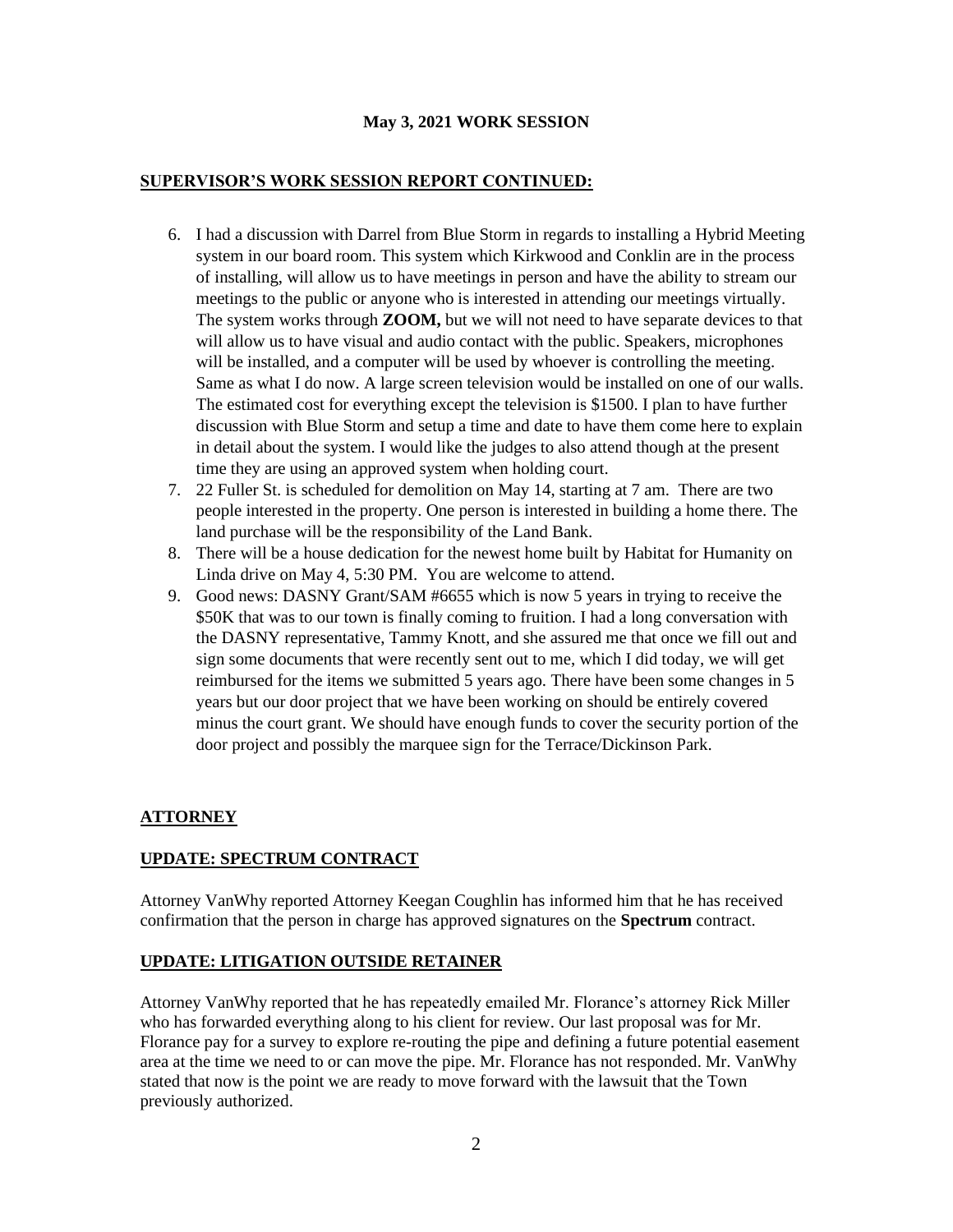## **NOISE VARIANCE**

Attorney VanWhy stated that he will put together a resolution for next week's meeting regarding the noise variance issue on the roundabout/bridge construction project. The contractor said that there will be a 24-hour shutdown at Bevier Street and Front Street in July of 2021. The roundabout "A" will shut down late summer 2021 and roundabout "B" is scheduled for June 2022. Night work setting new girders and beams will take place in September 2021. Attorney VanWhy will try to nail the contractor down a little bit more.

### **PURCHASE OF LOT NEXT DOOR**

Mr. VanWhy has not heard anything additional from Bob Meade regarding the purchase of the property next door. Once we have the appraisal done and know what the property is worth, we can then negotiate with them.

# **TRUCK BID NOTICE**

Attorney Van Why has been working with Highway Superintendent Kie and revised the bid specs for the purchase of the F600s. Mr. Van Why also put a notice to bidders together, which will need to be sent to the paper tomorrow before noon in order to make Thursday publication. Assuming we make the Thursday publication date, we can open the bids on Monday at 1pm. based on the statute stating, "At least five days shall elapse between the first publication of such advertisement and the date so specified for the opening and reading of bids and offer."

Councilman Morabito questioned why we were only advertising it for 5 days when we could potentially get more bids if we advertise for 10 days. He noted that it is a big expenditure and did not want to short us.

Mr. Kie stated that he would prefer to draw from a smaller radius of local contacts and assured Mr. Morabito that he was confident that we would get at least three bids.

As an aside, Councilwoman Exley questioned why, as the other half of the Public Works Committee, she was not invited on the trip to the dealership. Supervisor Marinaccio apologized.

### **CODE**

Code Enforcement Officer Rafferty had an inquiry about locating a ground solar farm on Glenwood Rd on the parcel that used to be the **Meadowbrook** subdivision. This person wants to introduce himself and his company to the Planning Board members and would like to be placed on the May 24th Planning Board meeting schedule. The meeting will be run via **Zoom** by the office of Coughlin and Gerhart.